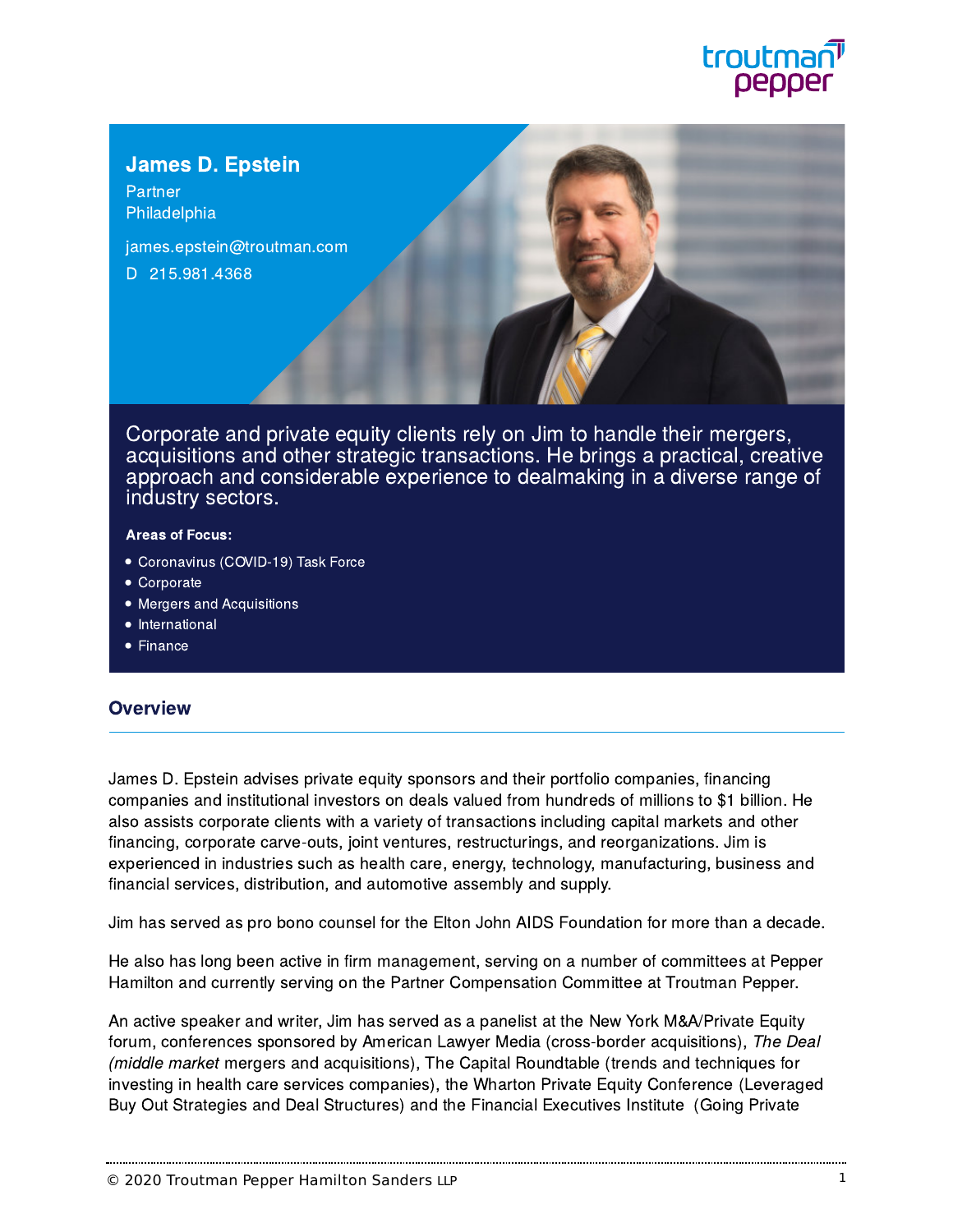Transactions). He also has lectured on mergers and acquisitions for the Pennsylvania Bar Transactions). He also has lectured on mergers and acquisitions for the Pennsylvania I<br>Association's Continuing Legal Education Program and the National Business Institute.

### Representative Matters

- Littlejohn in a series of leveraged transactions, including:
	- The acquisition of General Electric Company's global superabrasives business and its subsequent sale to Sandvik A.B.
	- The acquisition of Henniges Automotive Group, a global supplier of sealing systems to the large automotive manufacturers, from Wynnchurch Capital, and its subsequent sale to AVIC, a Chinese state-owned enterprise operating globally in the aviation and automotive sectors.
	- The acquisition of PSC Industrial Services, a supplier of various services to refineries and a onlinese state owned enterprise operating globally in the aviation and adtomotive set<br>The acquisition of PSC Industrial Services, a supplier of various services to refineries a<br>other energy companies, from Lindsay Goldbe Aquilex HydroChem, one of its largest competitors, from Centerbridge Partners.
	- The sale of GSE Environmental, Inc., a global manufacturer and supplier of geothermal membranes and other similar products for industrial use, to Solmax Group, a global competitor based in Canada.
	- The sale of C&K Components, Inc., a global manufacturer and supplier of electronic switches, to Sun European Partners.
	- The acquisition of Howard Berger & Company, a national distributor of household and hardware products, from its founding family.
	- The sale of DeltaTech Controls, a global provider of electronic components, to Sensata Technologies.
	- The sale of Jerr-Dann Corporation, a leading tow truck manufacturer and distributor, to Oshkosh Trucking Company, a NYSE manufacturer and distributor of specialty trucks.
	- The leveraged recapitalization of Pameco Corp. a NYSE distributor of heating, ventilation and air conditioning systems
- Advent International in a series of transactions, including:
	- The \$545 million purchase of Boart Longyear Company, the global mining equipment and services business of Anglo American, and its \$1.5 billion sale to Macquarie Group.
	- The \$315 million purchase of BondDesk Group, the operator of an alternate trading system for odd-lot bond trades, from a consortium of investment banks, including Goldman Sachs and UBS, and its subsequent sale to Tradeweb Markets.
	- The leveraged recapitalization of Shoes for Crews, a specialty footwear distributor.
	- Equity investments to recapitalize Dollar Express, a specialty retail chain, and GFI Group, a specialty securities brokerage firm.
- Diamond Castle Holdings in its sale of Managed Healthcare Associates to Roper Industries for \$1 billion; and its investment in HealthMap. –
- Five Arrows Capital Partners (the U.S. private equity arm of Rothschild Merchant Banking)  $-$  in a series of transactions, including:
	- The leveraged acquisition of Pediatric Therapy Services, a national provider of physical therapy services to schools and other educational institutions.
	- The leveraged recapitalization of Zenith American Solutions, a third-party administrator of Taft-Hartley benefit plans.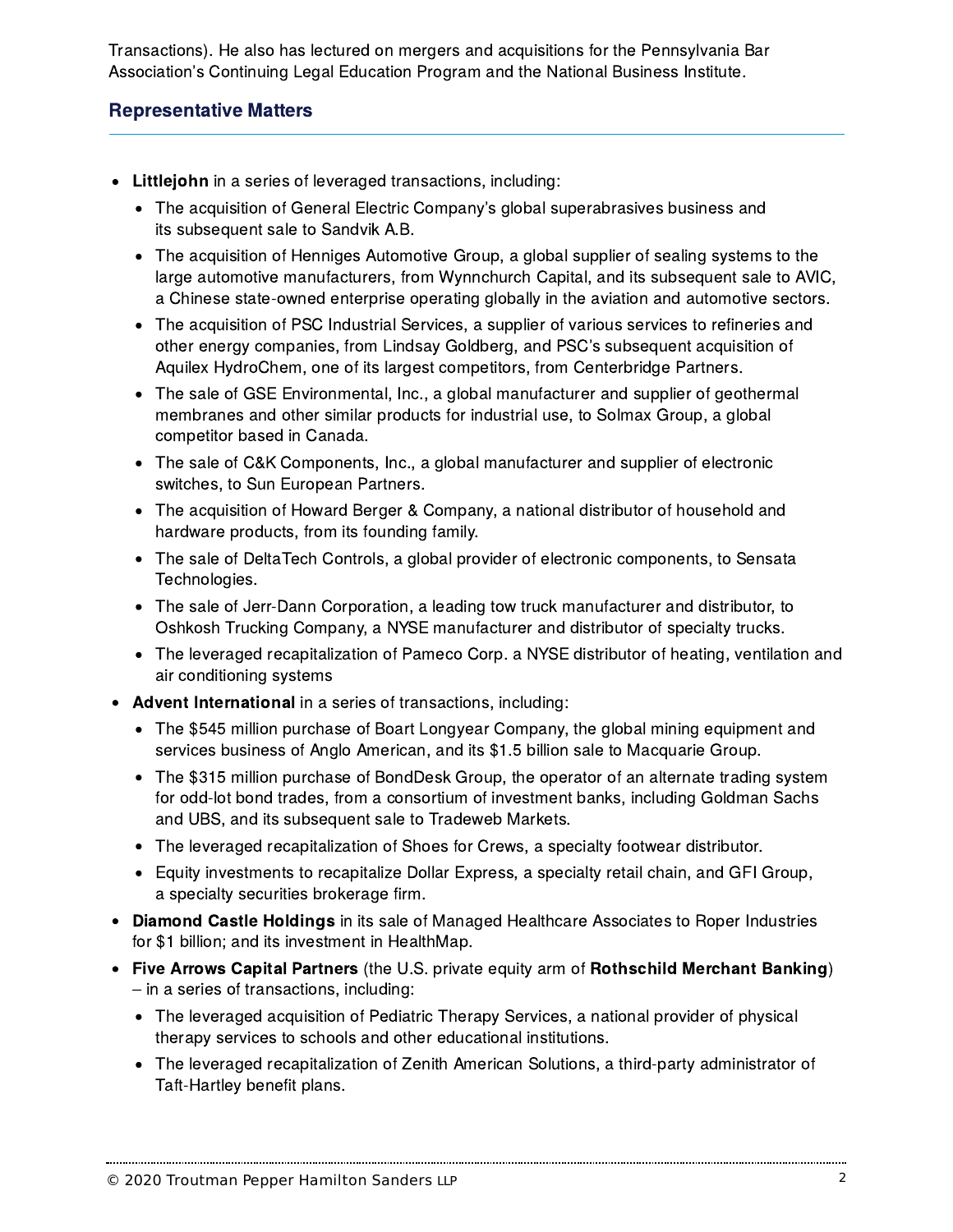- Theleveraged acquisition of AverTest, LLC, a provider of testing services involving alcohol, drugs and other substances.
- GTCR in its \$400 million sale of the nation's largest pharmaceutical group purchasing organization focused on long-term care facilities.
- GE Capital in its sale of the separate divisions comprising the Farmland Dairies business in two simultaneous transactions with separate buyers for an aggregate purchase price of \$120 million.
- Charterhouse Group International in its purchase of Fleer Corp. and its subsequent sale for \$265 million to MacAndrews & Forbes, and in its \$120 million leveraged acquisition of AP Parts Company.
- LLR Equity Partners in its equity investment in Lightspeed Financial, the proceeds of which were used by Lightspeed to acquire Terra Nova Financial.
- Private Equity Clubs in leveraged transactions, including:
	- Advent, Littlejohn and GE Capital in their \$205 million leveraged buyout of Keystone Automotive Operations, a national distributor of specialty automotive parts, and their \$440 million sale of Keystone Automotive to Bain Capital
	- CCP Equity Partners and New Enterprise Associates in the \$550 million merger of Vantage Oncology, Inc. with Physician Oncology Services, LLC, a portfolio company of Oak Hill, to form one of the largest national providers of radiation oncology services.
	- Littlejohn and Tailwind Capital in their acquisition of Benevis Holdings, the nation's largest pediatric-focused dental management services organization, from FFL Partners.
	- Advent and CCP in their \$140 million purchase of Long Term Care Group, Inc., the nation's largest provider of back-office services to long-term care insurance companies, from a consortium of financial sponsors, and their \$280 million sale of Long Term Care Group to Genstar Financial.
	- Advent and Vestar Capital in their \$225 million sale of RedPrairie Corporation, a developer and provider of software solutions, to Francisco Partners.
- Portfolio Companies of several private equity firms in a series of transactions, including:
	- Unit 4, N.V., a portfolio company of Advent International, in its acquisition of Three Rivers Software, a cloud-based enterprise software company focused on the education space.
	- UniTek Global Services, a portfolio company of Littlejohn, in its acquisitions of GW Communications Services, Southern Diversified Technologies and Graycliff Enterprises.
	- Managed Health Care Associates, a portfolio company of Diamond Castle Holdings, in a series of add-on acquisitions.
	- Total Safety, a portfolio company of Littlejohn, in connection with a series of acquisitions, including AirGas On-Site Safety from Air Liquide, and S&S Supplies and Solutions from its founding family.
	- Pediatric Therapy Services, a portfolio company of Five Arrows, in its acquisition program focused on providing therapy services to individuals who are autistic.
	- CoActive Technologies, a portfolio company of Littlejohn, in its global reorganization to maximize operational efficiencies and position the company for future sale.
	- Vantiv, formerly Fifth Third Processing Solutions, a portfolio company of Advent, in its bid to acquire iPay Technologies.
	- MEI Group, a Bain Capital portfolio company, in its bid to acquire FutureLogic.
- Medquist, Inc., a Nasdaq-listed health care services firm, in connection with a \$1.2 billion tender offer for its common stock by Phillips Electronics, and the subsequent sale of a controlling interest in the business by Phillips Electronics to a portfolio company of S.A.C. Capital.